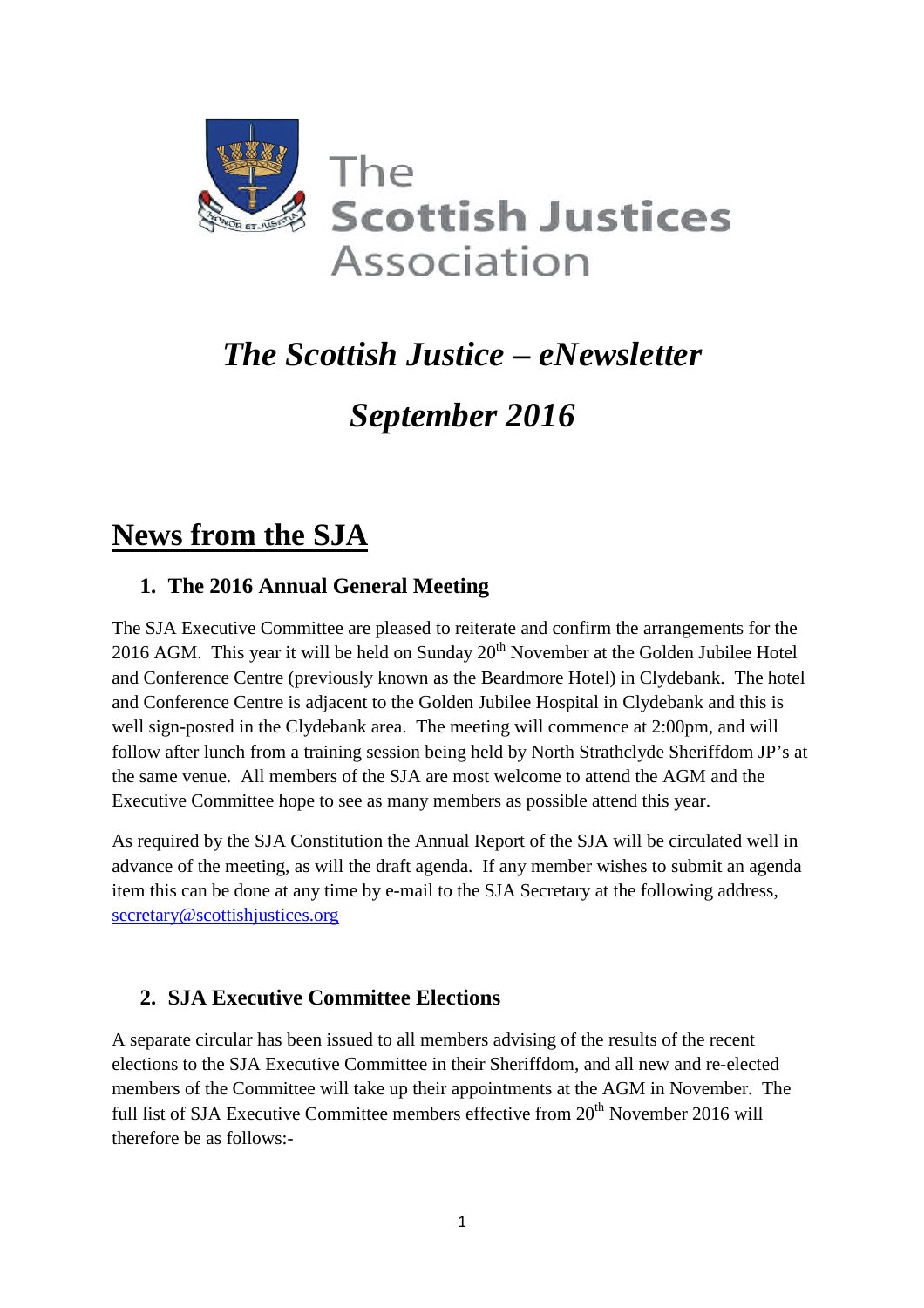#### **Glasgow and Strathkelvin Sheriffdom**

John Lawless

Dennis Barr

Neil McKechnie

#### **Grampian Highlands and Islands Sheriffdom**

Brian Wood

Thomas Davis

#### **Lothian and Borders Sheriffdom**

John Burns

#### **North Strathclyde Sheriffdom**

Tom Finnigan

Marella O'Neill

Grace McLeod

#### **South Strathclyde, Dumfries and Galloway Sheriffdom**

Gordon Hunter

David Ferguson

#### **Tayside, Central and Fife Sheriffdom**

John Whyte

David Donaldson

Whilst this Committee membership at 13 represents an increase over the current complement the SJA Executive hope and wish that all Sheriffdoms are fully represented and therefore hope that following the 2017 elections there will be a total of 18 members of the Executive Committee.

### **3. The SJA Survey of Members**

Firstly the Executive Committee would like to thank all of the 87 members who responded to the on-line survey on the role of the SJA. The draft report on the results of the survey was issued to the Committee members a matter of hours before the last Committee meeting and therefore it did not allow any consideration of the findings. Accordingly, they will be considered at the next Committee meeting. It is evident however, that from an overview of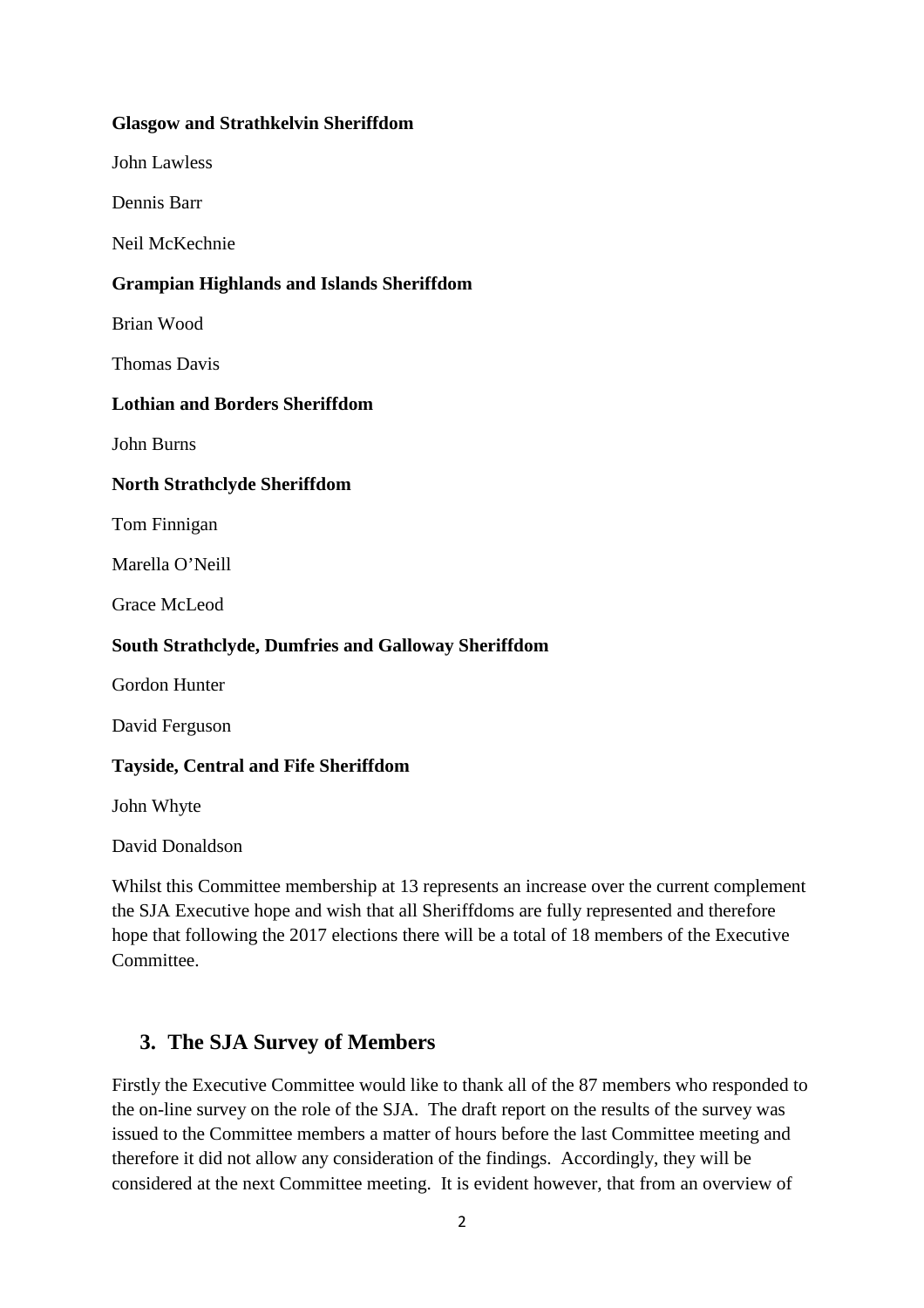results that members have raised a range of important issues and questions that the Executive do need to consider and respond to. This will be done in an open and transparent manner and the SJA Executive Committee plan to issue further information and results of the survey in a separate communication to all members it will be circulated after full consideration of the survey responses has been completed. This will include the comments from the consultant engaged to prepare the survey. One clear issue was the need to keep the SJA website more up to date, and this is being actioned immediately. You should therefore note that the website has been changed and will be updated regularly.

# **Utility Warrant Signing – Your Views Please**

In June our Chairman, John Lawless, received a letter from a JP in GH&I Sheriffdom regarding the signing of utility warrants. The letter expressed concern that JP's were being asked to sign warrants to recover debt for utility companies who were now commercial organisations, rather than their previous status as nationalised industries enjoying a monopoly position for the supply of power. The letter also pointed out that JP's do not have any civil jurisdiction and therefore should not be involved in debt collection. As a consequence the view was expressed that the utility companies should use the normal civil court actions, as are open to all companies, for the recovery of debt. Furthermore, concern was also raised that the utility companies had to pay the Scottish Courts and Tribunal Service for each warrant, which he felt is contrary to the spirt of lay justice. It was therefore requested that the SJA raise this matter with the appropriate legal or governmental body responsible for this process of signing utility warrants.

The SJA Executive Committee considered this letter at their meeting held on  $5<sup>th</sup>$  August. It was noted that similar concerns had been expressed by JP's in other Sheriffdoms, and that this was becoming a significant issue in several Sheriffdoms.

The Executive Committee did debate the issue and a number of other factors were discussed in relation to this issue. Generally, the Committee felt it was necessary to discriminate between those warrants that were being issued on safety grounds, such as gas boiler inspection, and for fraudulent tampering with meters, compared with those purely for debt recovery. The Executive Committee also had less of an objection for the disconnection, or installation of pre-payment meters, in commercial as opposed to domestic premises.

The Committee also did note that if the utility companies were to follow standard commercial practice for the non-payment of goods and services, then this could result in a significant increase in the number of disconnections from the supply of power, and that given the climate in Scotland during the winter months, this could have tragic consequences. The preferred option for the utility companies is to install pre-payment meters in domestic premises and thereby the customer has in effect control of disconnection; even if they do not have control of the cost per unit of power.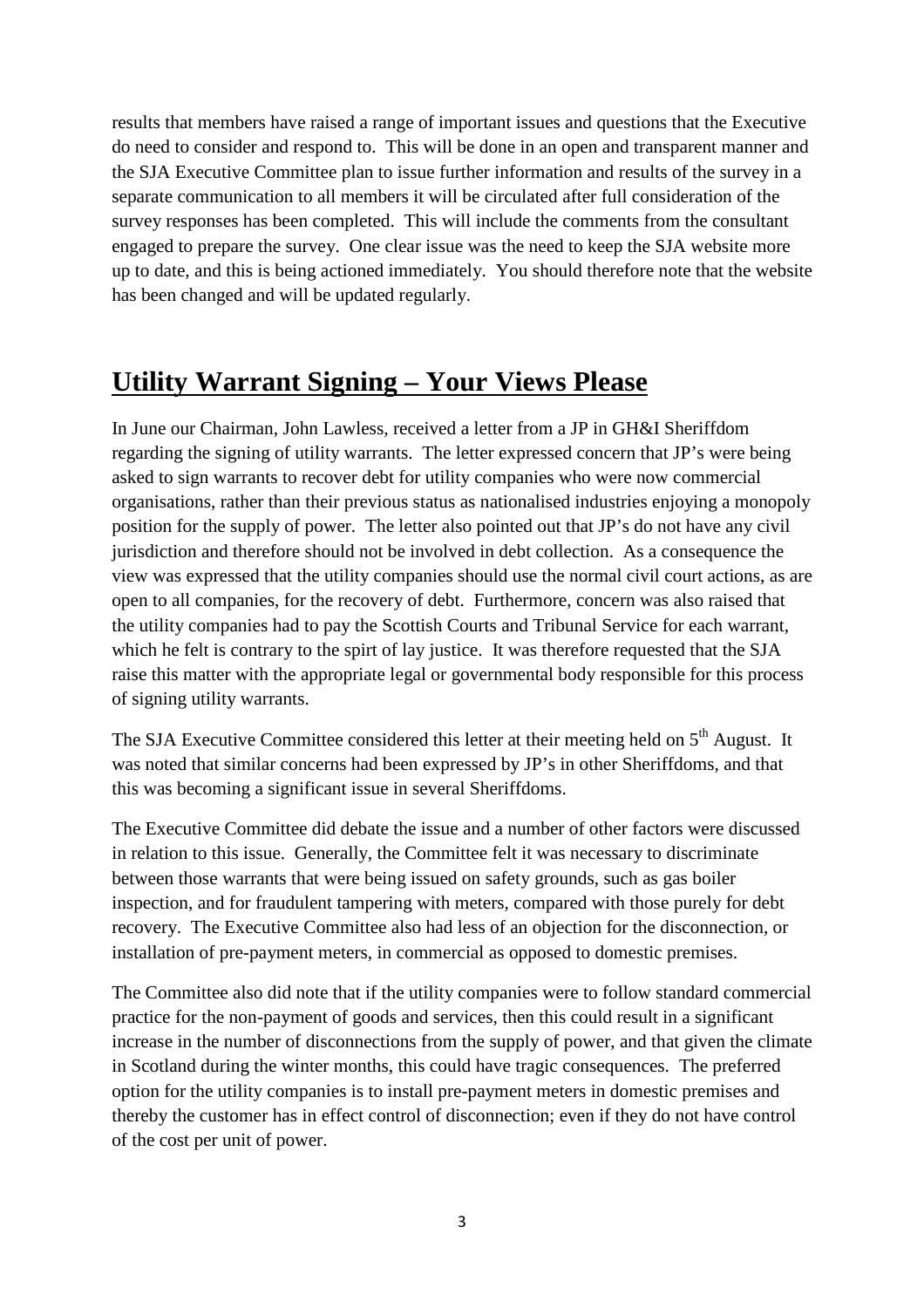The Committee did note that Scottish Court staff were actively engaged in the verification and checking of utility warrants, and therefore felt that the charge levied on the utility warrants was justified.

Overall, the Committee felt that too frequently JP's were not provided with sufficient information about the activities undertaken by the utility companies prior to seeking a warrant, and felt it appropriate that the utility companies should demonstrate that they had taken all reasonable steps to manage the debt. This issue has been exacerbated in recent years by the fact that there had been a notable increase in the number of utility supply companies, and that most utility companies now outsource their debt recovery processes. Consequently, there is a belief that the utility companies do not exercise the same level of control of these processes as previously.

The Executive Committee did raise this matter at the most recent liaison meeting with the Scottish Courts and Tribunal Service. It was confirmed at this meeting that this is a statutory matter and that JP's had an obligation to consider warrants, though not necessarily to grant them. It was also confirmed that the primary purpose of any warrant of this nature was to make it lawful to enter premises with due cause and not specifically to facilitate debt recovery.

The Committee felt it appropriate to seek the views of other SJA members on what is potentially a complex issue, and to assist on how best to pursue the concerns that have been raised. The Committee therefore would welcome views from our members on the signing of utility warrants. These views should be sent by e-mail to  $\frac{\text{secretary@} \text{scottish} \text{justices.org}}{\text{Sottish} \text{justices.org}}$ 

## **COPFS – Your Views Please**

You should have received a separate e-mail from our Chairman requesting your views and opinions on the Crown Office Procurator Fiscal Service (COPFS). There has been recent publicity about the Justice Committee at Holyrood expressing concerns about the efficiency and effectiveness of the service and whether this was due to a lack of funding and resources. We all have direct personal knowledge of the COPFS service delivered in the JP Courts across Scotland and the SJA wish to make a comprehensive submission of JP views. The closing date for submissions is  $19<sup>th</sup>$  October 2016, therefore the Chairman has requested that all comments are provided to secretary@scottishjustices.org by  $7<sup>th</sup>$  October 2016. A copy of the SJA response will be posted on the SJA website in due course.

## **Changes to JP Training Requirements**

By now you should have received notification from the Judicial Institute about the changes to the JP Training Requirements which are due to take effect from January 2017. Each Sheriffdom Training Committee has been asked to provide comments and responses to the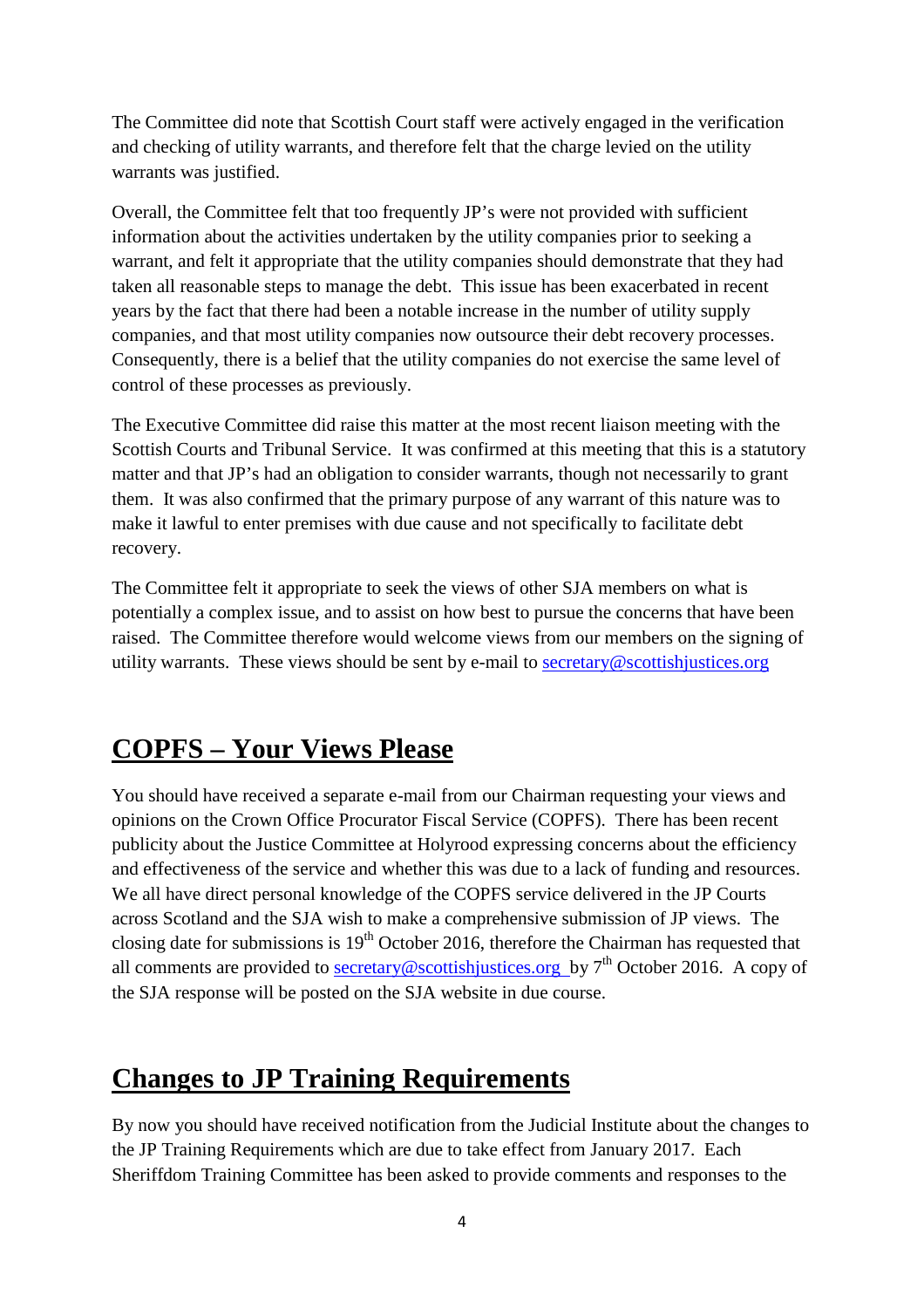draft 2016 Order. Before these changes take effect you may wish to consider attending one of the JI Training Courses specifically for JP's and we have been advised that places are still available on the following courses:-

## **ROAD TRAFFIC**

14 October 2016

Places are available on the JP Road Traffic course being delivered on 14 October 2016.The course will address the legal issues involved in road traffic offences and the substantive law in relation to exceptional hardship and special reasons proofs. It will be interactive and designed to enhance justices' knowledge and skills in this specialist area reflecting the range and type of road traffic cases which justices encounter.

#### **COURTROOM COMMUNICATION**

14 November 2016

This is an interactive workshop based course which aims to challenge participants to develop and improve key courtroom communication and management skills. The Institute works with VOX Coaching in delivering this course.

#### **UNREPRESENTED ACCUSED**

8 December 2016

Through scenarios and presentations, this course aims to provide Justices with skills to help them meet the challenges which arise when dealing with party litigants.

To apply for a place on any of these courses visit : https://www.judicialhub.com/

## **Out-Of-Hours Signing Duties**

The Judicial Institute have recently introduced a new JP e-resource on the Judicial Hub on all aspects of Out-of-Hours signing duties. This is a new facility and we do hope to carry more information in the December edition of the *'Scottish Justice'.* You can of course visit the Judicial Hub at any time to consult this new facility.

# **JP Performance Statistics**

At the most recent meeting of the SJA/SCTS Liaison Committee the most recent figures for the number of trials heard in JP Courts was provided, and these are detailed below for your information. It was surprising to some SJA Executive Committee members that the number of trials was lower this year to date than in the previous two years. It was also requested that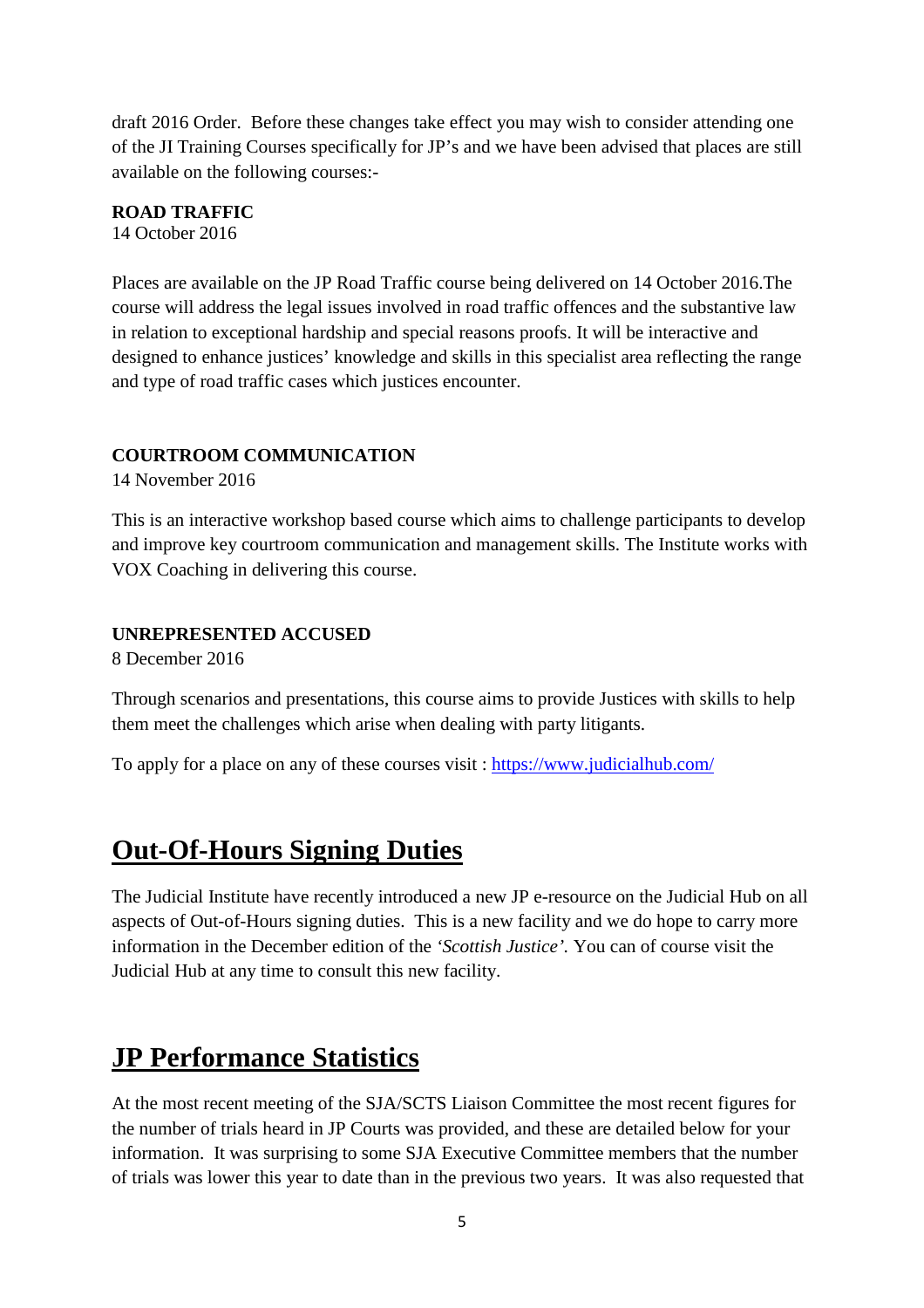a further breakdown by individual Sheriffdom would be helpful and we do hope to have this information available for a future edition of the *'Scottish Justice'*.